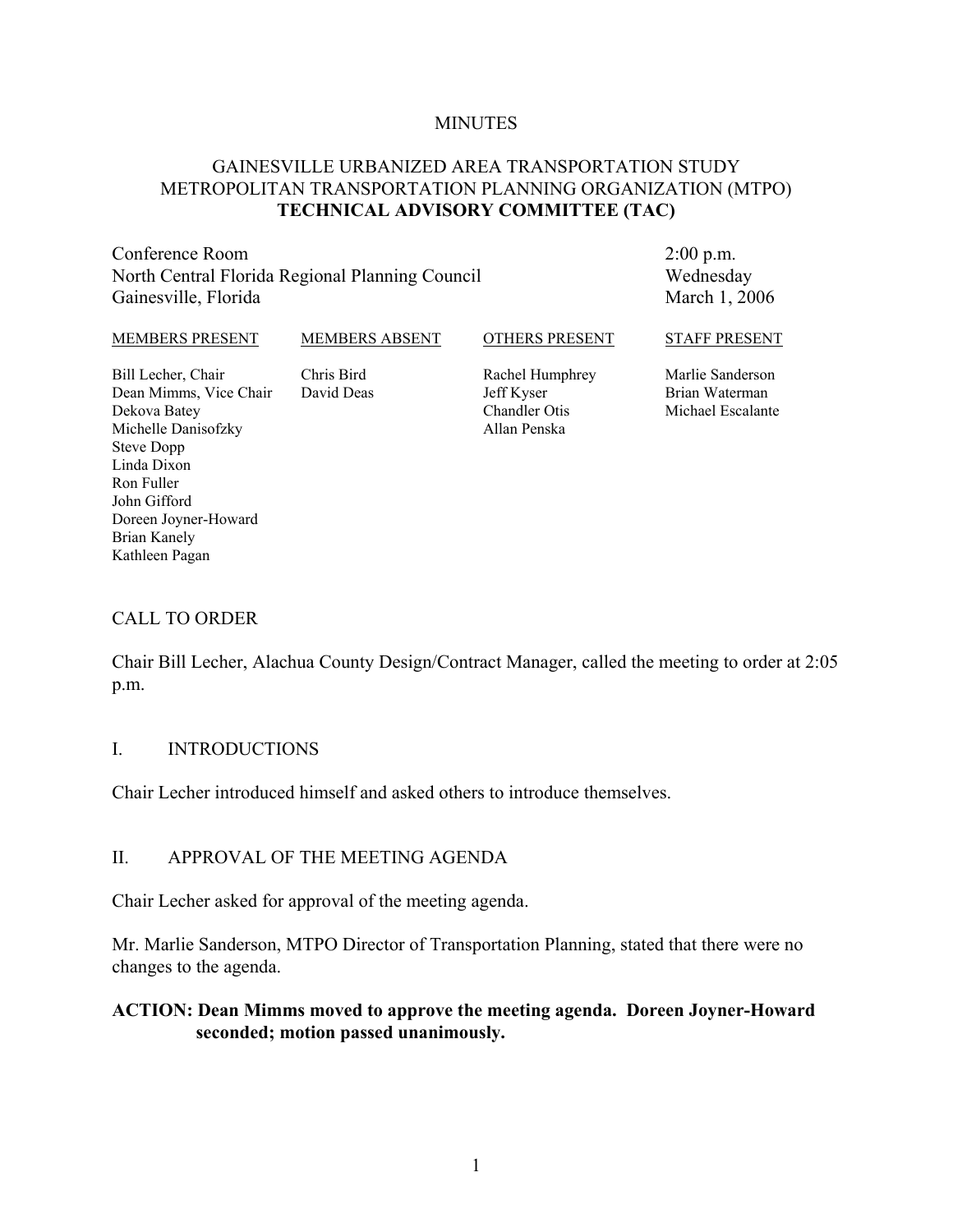# III. APPROVAL OF COMMITTEE MINUTES

Chair Lecher asked for approval of the November 30, 2005 TAC meeting minutes.

# **ACTION: Steve Dopp moved to approve the November 30, 2005 TAC meeting minutes. Dean Mimms seconded; motion passed unanimously.**

## IV. CHAIRMAN'S REPORT

Mr. Sanderson, announced that the next MTPO meeting is scheduled for March  $9<sup>th</sup>$  at 1:30 p.m. in the Jack Durrance Auditorium. He said that the TAC's next meeting is scheduled for March 22<sup>nd</sup>.

## V. TRANSPORTATION IMPROVEMENT PROGRAM (TIP) AMENDMENT-GAINESVILLE REGIONAL AIRPORT

Mr. Brian Waterman, MTPO Senior Planner, stated that Gainesville Regional Airport staff has requested that the TIP be amended to include funds for the new Airport Access Road from State Road 24 (Waldo Road).

Mr. Alan Penska, Gainesville Regional Airport Director of Facilities and Maintenance discussed the TIP amendment request and answered questions.

Mr. Dean Mimms, City of Gainesville Chief of Comprehensive Planning, stated that City staff has concern with the proposed road's impact on wetlands.

Ms. Doreen Joyner-Howard, Florida Department of Transportation (FDOT) Transportation Specialist, discussed the proposed TIP amendment and answered questions.

## **ACTION: Brian Kanely moved to recommend that the MTPO:**

- **1. approve the TIP amendment; and**
- **2. request that Gainesville Regional Airport officials meet with its Design Team at appropriate project design review stages as specified in the** *MTPO Urban Design Policy Manual***.**

#### **Linda Dixon seconded; motion passed unanimously.**

## VII. ENHANCEMENT APPLICATIONS- 2006

Mr. Sanderson stated that FDOT staff has set May 1 as the deadline for new Enhancementfunded project applications. He noted that FDOT has allocated \$749,000 for construction of the Archer Road Rail/Trail and that additional funds are not yet available.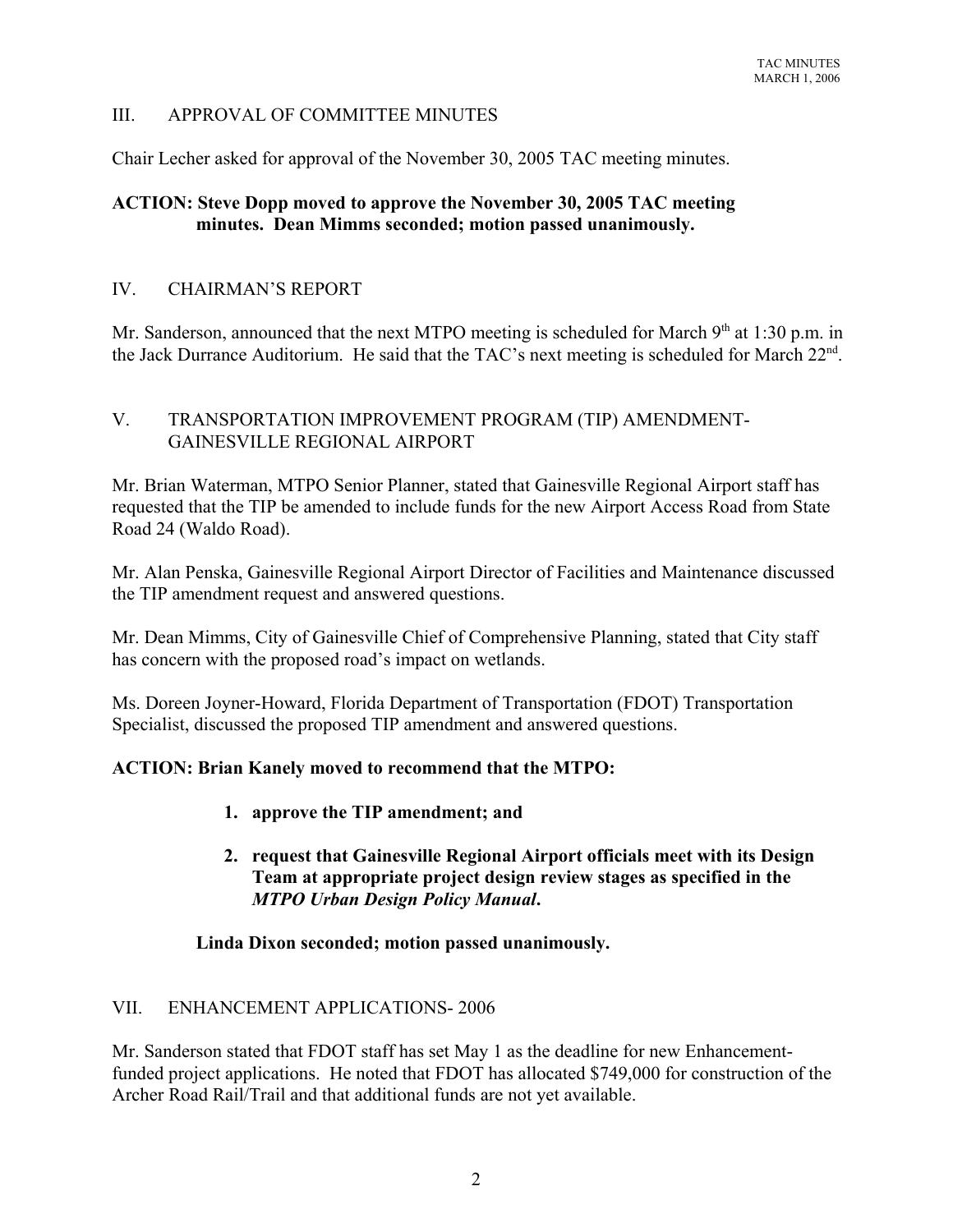## **ACTION: Linda Dixon moved to recommend that the MTPO not submit any new enhancement applications this year. Brian Kanely seconded; motion passed unanimously.**

## VIII. REVIEW STATUS OF GAINESVILLE TRAFFIC MANAGEMENT SYSTEM IMPLEMENTATION

Mr Sanderson stated that the City has contracted with a consultant, Kittleson & Associates to review a proposed plan and implementation program of the Gainesville Traffic Management System.

Mr. Brian Kanely, City of Gainesville Transportation Services Manager, discussed the Gainesville Traffic Management System review and answered questions.

# IX. TRANSPORTATION REGIONAL INCENTIVE PROGRAM (TRIP)- FDOT LETTER TO ALACHUA COUNTY DATED JANUARY 19

Mr. Sanderson stated that the MTPO received a letter from the FDOT regarding TRIP funding eligible-regional entities and criteria.

Mr. Lecher discussed the County's intentions and status for participating in a Regional Partnership and answered questions.

Ms. Joyner-Howard discussed the Regional Partnership criteria and answered questions.

# **ACTION: Brian Kanely moved to recommend that the MTPO receive a status report on the TRIP and take action as necessary to form a Regional Partnership. Linda Dixon seconded; motion passed unanimously**

# X. GAINESVILLE'S STRATEGIC INTERMODAL SYSTEM (SIS) DESIGNATION

Mr. Sanderson stated that University of Florida (UF) staff has requested an opportunity to discuss SIS designations within the Gainesville Metropolitan Area.

Ms. Linda Dixon, UF Planning Office Manager, discussed SIS designations within the Gainesville Metropolitan Area and answered questions.

Ms. Joyner-Howard discussed the SIS criteria and answered questions.

Chair Lecher requested that this topic be reagendaed when FDOT staff has additional information on SIS-eligible facilities.